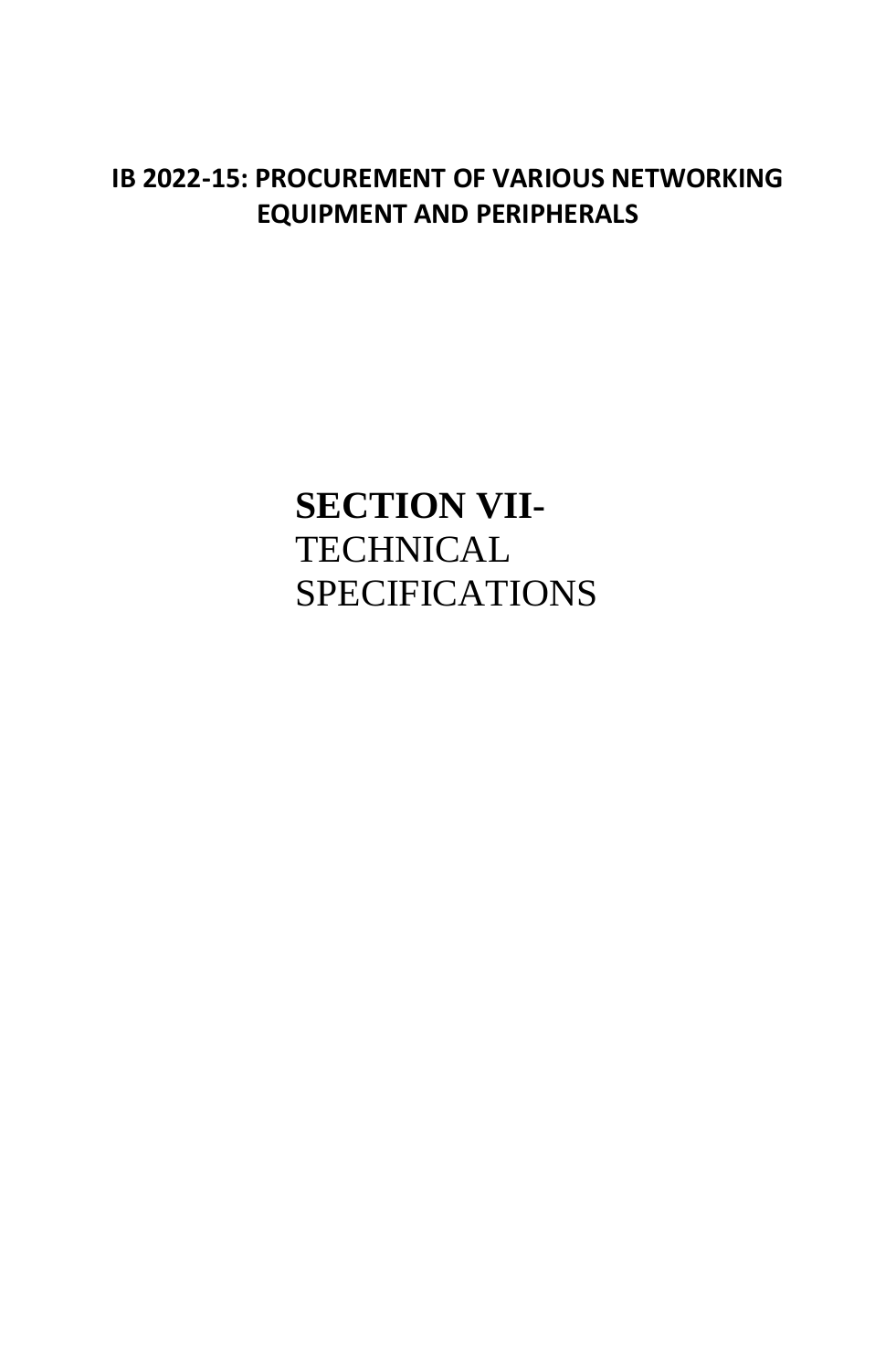## **TECHNICAL SPECIFICATIONS**

| <b>ITEM</b> | <b>SPECIFICATION</b>                                     | <b>STATEMENT OF COMPLIANCE</b>                                                                                                                       |
|-------------|----------------------------------------------------------|------------------------------------------------------------------------------------------------------------------------------------------------------|
|             |                                                          | [Bidders must state here either "Comply" or "Not Comply" against each of                                                                             |
|             |                                                          | the individual parameters of each Specification stating the corresponding                                                                            |
|             |                                                          | performance parameter of the equipment offered. Statements of "Comply"<br>or "Not Comply" must be supported by evidence in a Bidders Bid and cross-  |
|             |                                                          | referenced to that evidence. Evidence shall be in the form of manufacturer's                                                                         |
|             |                                                          | un-amended sales literature, unconditional statements of specification and                                                                           |
|             |                                                          | compliance issued by the manufacturer, samples, independent test data etc.,                                                                          |
|             |                                                          | as appropriate. A statement that is not supported by evidence or is                                                                                  |
|             |                                                          | subsequently found to be contradicted by the evidence presented will render                                                                          |
|             |                                                          | the Bid under evaluation liable for rejection. A statement either in the                                                                             |
|             |                                                          | Bidder's statement of compliance or the supporting evidence that is found to                                                                         |
|             |                                                          | be false either during Bid evaluation, post-qualification or the execution of                                                                        |
|             |                                                          | the Contract may be regarded as fraudulent and render the Bidder or<br>supplier liable for prosecution subject to the applicable laws and issuances. |
|             | ONE LOT SUPPLY AND DELIVERY OF SEMI-                     |                                                                                                                                                      |
| А.          | <b>EXPENDABLE NETWORK EQUIPMENT</b>                      |                                                                                                                                                      |
|             | <b>WIFERESS ACCESS POINT, DIACK, ARM 32DIT</b>           |                                                                                                                                                      |
|             | Architecture, Quad Core 716MHz CPU, RouterOS             |                                                                                                                                                      |
|             | L4, 256MB RAM, 128MB NAND storage,                       |                                                                                                                                                      |
|             | Approximately 100,000 hours at 25C MTBF, -40°C           |                                                                                                                                                      |
|             | to 70°C tested ambient temperature, IPsec                |                                                                                                                                                      |
|             | hardware acceleration, 300Mbit/s Wireless 2.4GHz         |                                                                                                                                                      |
|             | Max data rate, Dual 2.4GHz wireless chains,              |                                                                                                                                                      |
|             | 802.11b/g/n, 3dBi Antenna gain for 2.4GHz, Wi-Fi         |                                                                                                                                                      |
|             | 4 wireless 2.4GHz generation, 867Mbit/s Wireless         |                                                                                                                                                      |
|             | 5GHz Max data rate, Dual 5GHz wireless chains,           |                                                                                                                                                      |
|             | 802.11a/n/ac, 5.5dBi Antenna gain for 5GHz, Wi-Fi        |                                                                                                                                                      |
|             | 5 wireless 5GHz generation, AC1200, 5x Gigabit           |                                                                                                                                                      |
|             | Ethernet ports, Passive Poe-out on Ether5 port at        |                                                                                                                                                      |
| 1           |                                                          |                                                                                                                                                      |
|             | 0.5A Max total out, 1x USB type A port, 12-28V DC        |                                                                                                                                                      |
|             | jack Input Voltage, 30W max power consumption,           |                                                                                                                                                      |
|             | Passive cooling, Passive PoE In, 1828V PoE in            |                                                                                                                                                      |
|             | Input Voltage, CE/FCC/IC/EAC/ROHS                        |                                                                                                                                                      |
|             | Certifications, IP20, 24V/1.5A power adapter, Base       |                                                                                                                                                      |
|             | leg, wall mount set, HGO indoor antenna kit.             |                                                                                                                                                      |
|             | 12month warranty on materials and workmanship            |                                                                                                                                                      |
|             | under normal use and service by the manufacturer,        |                                                                                                                                                      |
|             | except in case of damage caused by mechanical,           |                                                                                                                                                      |
|             | electrical or other accidental or intended damages       |                                                                                                                                                      |
|             | caused by improper use or due to wind, rain, fire or     |                                                                                                                                                      |
|             | other acts of nature. On-call/next-business day          |                                                                                                                                                      |
|             | <u>eunnart muet ha nravidad hy lacal eunnliar/daalar</u> |                                                                                                                                                      |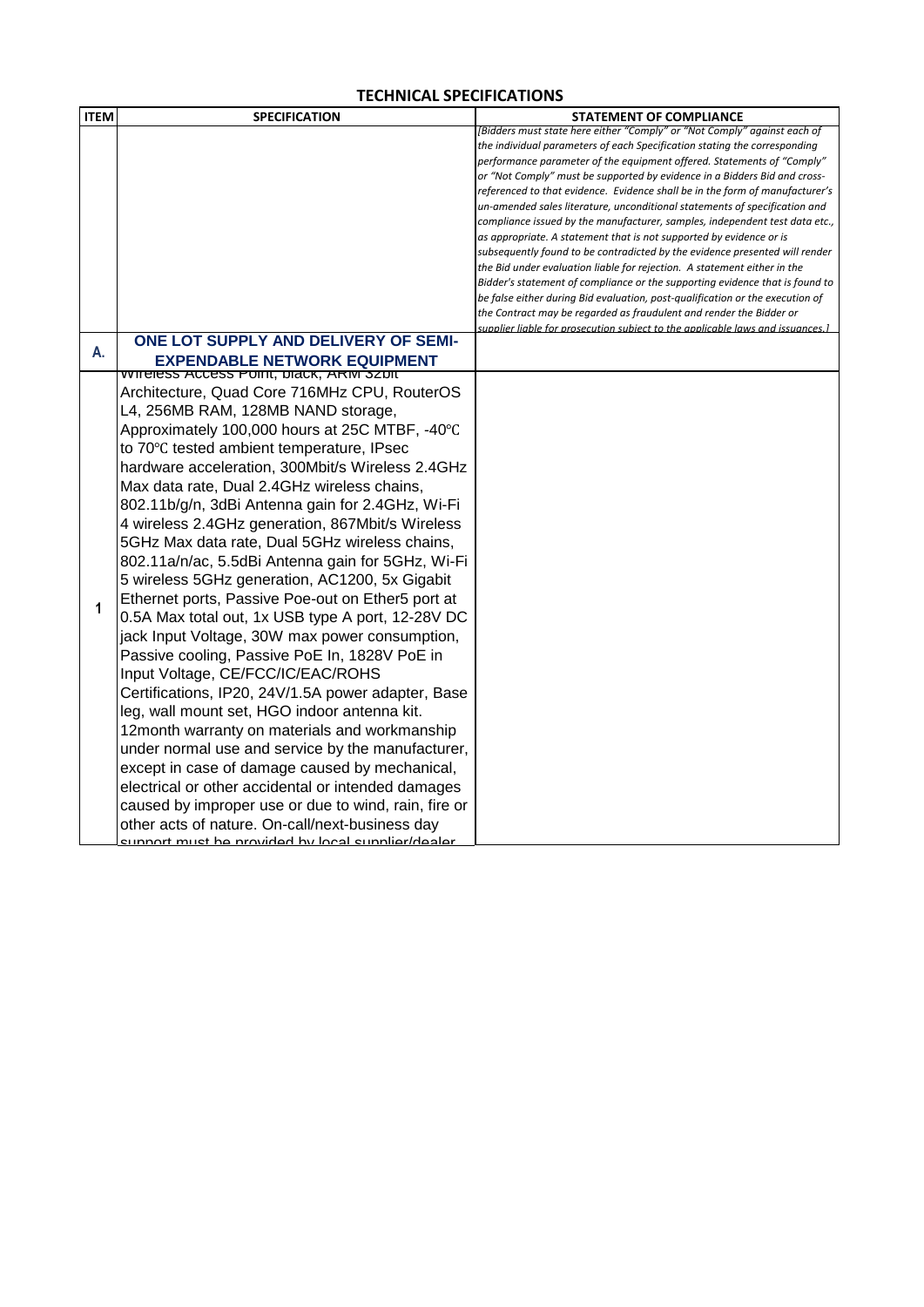| <b>ITEM</b>    | <b>SPECIFICATION</b>                                                                              | <b>STATEMENT OF COMPLIANCE</b> |
|----------------|---------------------------------------------------------------------------------------------------|--------------------------------|
|                | <u>WITERESS ACCESS POINT, DIACK, ARMI SZDIL</u><br>Architecture, Quad Core 488-896 (auto)MHz CPU, |                                |
|                | RouterOS L4, 128MB RAM, 16MB FLASH storage,                                                       |                                |
|                | 40°C to 70°C tested ambient temperature, IPsec                                                    |                                |
|                | hardware acceleration, 300Mbit/s Wireless 2.4GHz                                                  |                                |
|                | Max data rate, Dual 2.4GHz wireless chains,                                                       |                                |
|                | 802.11b/g/n, 2.5dBi Antenna gain for 2.4GHz, Wi-                                                  |                                |
|                | Fi 4 wireless 2.4GHz generation, 867Mbit/s                                                        |                                |
|                | Wireless 5GHz Max data rate, Dual 5GHz wireless                                                   |                                |
|                | chains, 802.11a/n/ac, 2.5dBi Antenna gain for<br>5GHz, Wi-Fi 5 wireless 5GHz generation, AC1200,  |                                |
|                | 2x Gigabit Ethernet ports, 10-57V DC jack Input                                                   |                                |
|                | Voltage, 10W max power consumption, Passive                                                       |                                |
| $\overline{2}$ | cooling, 802.3af/at PoE In, 18-57V PoE in Input                                                   |                                |
|                | Voltage, CE/FCC/IC/EAC/ROHS Certifications,                                                       |                                |
|                | IP54, PCB temperature monitor, Voltage monitor,                                                   |                                |
|                | 24V/0.8A power adapter, Gigabit PoE Injector,                                                     |                                |
|                | desktop stand, wall mounting kit. 12-month                                                        |                                |
|                | warranty on materials and workmanship under<br>normal use and service by the manufacturer,        |                                |
|                | except in case of damage caused by mechanical,                                                    |                                |
|                | electrical or other accidental or intended damages                                                |                                |
|                | caused by improper use or due to wind, rain, fire or                                              |                                |
|                | other acts of nature. Oncall/next-business day                                                    |                                |
|                | support must be provided by local supplier/dealer.                                                |                                |
|                | Wireless Access Point, ARM 32bit Architecture,                                                    |                                |
|                | Quad Core 716MHz CPU, RouterOS L4, 128MB                                                          |                                |
|                | RAM, 16MB FLASH storage, Approximately                                                            |                                |
|                | 100,000 hours at 25C MTBF, -40°C to 70°C tested                                                   |                                |
|                | ambient temperature, 300Mbit/s Wireless 2.4GHz<br>Max data rate, Dual 2.4GHz wireless chains,     |                                |
|                | 802.11b/g/n, 6dBi Antenna gain for 2.4GHz, Wi-Fi                                                  |                                |
|                | 4 wireless 2.4GHz generation, 867Mbit/s Wireless                                                  |                                |
|                | 5GHz Max data rate, Dual 5GHz wireless chains,                                                    |                                |
|                | 802.11a/n/ac, 5.5dBi Antenna gain for 5GHz, Wi-Fi                                                 |                                |
|                | 5 wireless 5GHz generation, AC1200, 2x Gigabit                                                    |                                |
| 3              | Ethernet ports, 24W max power consumption,<br>Passive cooling, 802.3af/at PoE In, 18-57V PoE in   |                                |
|                | Input Voltage, Passive PoE-out on Ether2 up to                                                    |                                |
|                | 57V, CE/FCC/IC/EAC/ROHS Certifications,                                                           |                                |
|                | 24V/1.2A power adapter, Gigabit PoE Injector,                                                     |                                |
|                | ceiling mounting kit. 12-month warranty on                                                        |                                |
|                | materials and workmanship under normal use and                                                    |                                |
|                | service by the manufacturer, except in case of                                                    |                                |
|                | damage caused by mechanical, electrical or other<br>accidental or intended damages caused by      |                                |
|                | improper use or due to wind, rain, fire or other acts                                             |                                |
|                | of nature. On-call/next-business day support must                                                 |                                |
|                | Fiber-optic Transceiver Module, Dual LC UPC                                                       |                                |
| 4              | Connector, 1G/10G/25G Data rate, 10km distance,                                                   |                                |
|                | SFP/SFP+/SFP28 format, Single Mode, 1310nm                                                        |                                |
|                | wavelength.                                                                                       |                                |
|                | Fiber-optic Transceiver Module, Dual LC UPC                                                       |                                |
| 5              | Connector, 1G/10G Data rate, 300m distance,                                                       |                                |
|                | SFP+ format, Multi Mode, 850nm wavelength.                                                        |                                |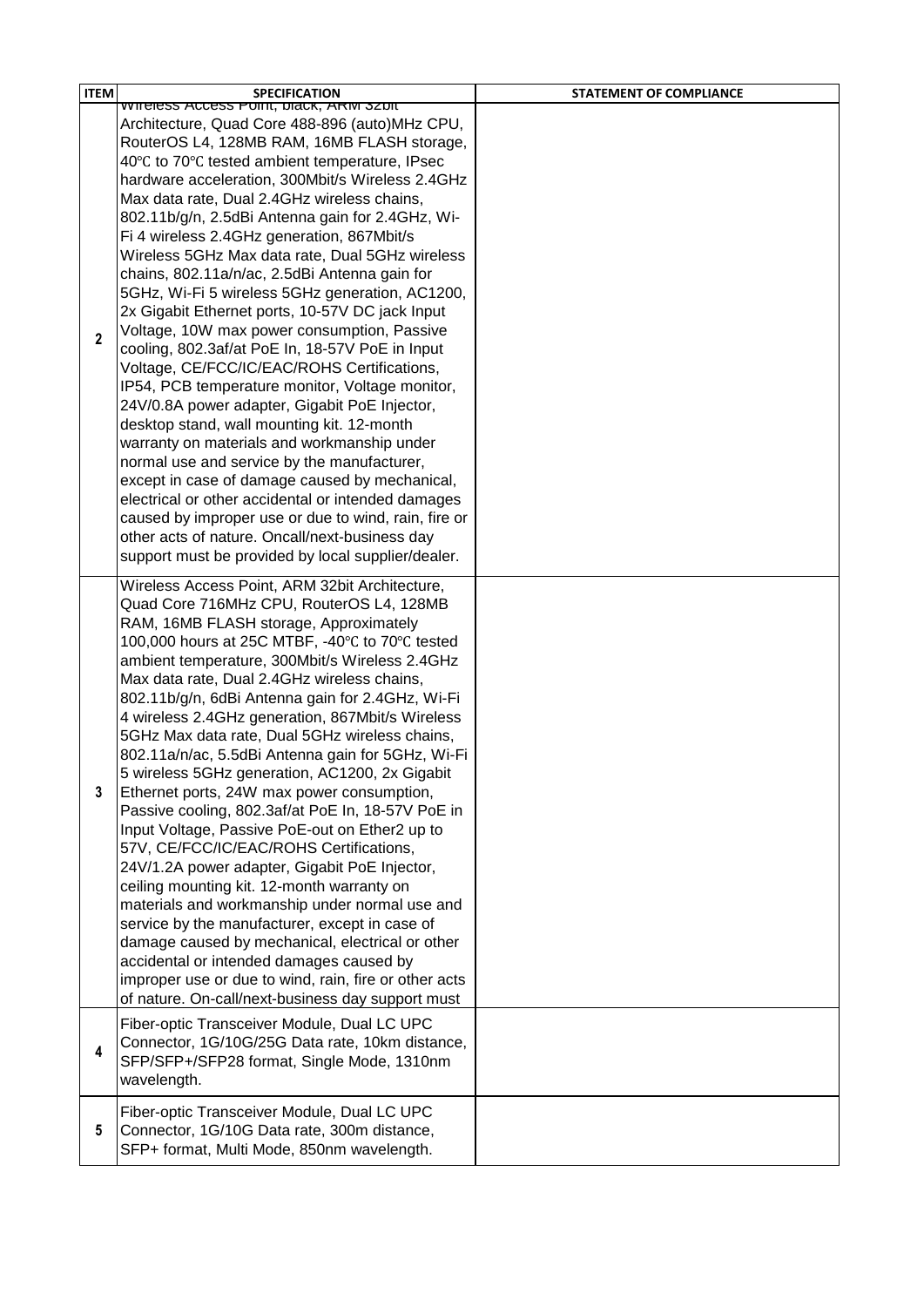| <b>ITEM</b> | <b>SPECIFICATION</b>                                                                                                                                | <b>STATEMENT OF COMPLIANCE</b> |
|-------------|-----------------------------------------------------------------------------------------------------------------------------------------------------|--------------------------------|
|             | Power Adapter + Power plug (for MikroTik                                                                                                            |                                |
| 6           | netPower 16P), 110/220V Input Voltage, 48V                                                                                                          |                                |
|             | Output Voltage, 1.46A Current, 70 Watts                                                                                                             |                                |
|             | ONE LOT SUPPLY AND DELIVERY OF                                                                                                                      |                                |
| В.          | <b>NETWORK EQUIPMENT AND PERIPHERALS</b>                                                                                                            |                                |
|             | ROUTER, ARIVED 4DIT ATCHITECTURE, 4 COTES X 350-                                                                                                    |                                |
|             | 1400MHz CPU, 7x 10/100/1000 Ethernet port, 1x                                                                                                       |                                |
|             | 2.5G Ethernet port, 1x SFP+ port, 1GB RAM, 1GB                                                                                                      |                                |
|             | NAND storage, RouterOS L5, Approximately                                                                                                            |                                |
| 7           | 200,000 hours at 25C MTBF, -40°C to 60°C tested                                                                                                     |                                |
|             | ambient temperature, 1x USB 3.0 type A slot, RJ45                                                                                                   |                                |
|             | Serial console port, 24-57V DC jack Input Voltage,                                                                                                  |                                |
|             | 20W max power consumption, Passive cooling,                                                                                                         |                                |
|             | 802.3af/at PoE In, 24-57V PoE in Input Voltage,                                                                                                     |                                |
|             | CPU temperature monitor, CE/EAC/ROHS<br>Certifications. 12-month warranty on materials and                                                          |                                |
|             | workmanship under normal use and service by the                                                                                                     |                                |
|             | manufacturer, except in case of damage caused by                                                                                                    |                                |
|             | mechanical, electrical or other accidental or                                                                                                       |                                |
|             | intended damages caused by improper use or due                                                                                                      |                                |
|             | to wind, rain, fire or other acts of nature. On-                                                                                                    |                                |
|             | call/next-business day support must be provided by                                                                                                  |                                |
|             | Iocal supplier/dealer<br>Layer 3 Smart Switch, 1U rackmount, MIPSBE                                                                                 |                                |
|             | Architecture, 650MHz CPU, RouterOS L5, 64MB                                                                                                         |                                |
|             | RAM, 16MB FLASH storage, Approximately                                                                                                              |                                |
|             | 200,000 hours at 25C MTBF, -20°C to 60°C tested                                                                                                     |                                |
|             | ambient temperature, Dual 100-240V AC Input                                                                                                         |                                |
|             | Voltage, 69W Maximum power consumption, 3x                                                                                                          |                                |
|             | Fans, 1x Ethernet port, 24x SFP+ ports, 2x 40G                                                                                                      |                                |
|             | QSPF+ ports, RJ45 Serial port, 1x USB type A port,                                                                                                  |                                |
| 8           | CEA/EAC/ROHS Certifications, IP20, Rack ears                                                                                                        |                                |
|             | and screws, 2x IEC cords. 12-month warranty on                                                                                                      |                                |
|             | materials and workmanship under normal use and                                                                                                      |                                |
|             | service by the manufacturer, except in case of<br>damage caused by mechanical, electrical or other                                                  |                                |
|             | accidental or intended damages caused by                                                                                                            |                                |
|             | improper use or due to wind, rain, fire or other acts                                                                                               |                                |
|             | of nature. On-call/next-business day support must                                                                                                   |                                |
|             | be provided by local supplier/dealer.                                                                                                               |                                |
|             | Layer 3 Smart Switch, ARM 32bit Architecture,                                                                                                       |                                |
|             | 800MHz Dual CPU cores, RouterOS L5, 512MB                                                                                                           |                                |
|             | RAM, 16MB FLASH storage, Approximately                                                                                                              |                                |
|             | 200,000 hours at 25C MTBF, -40°C to 70°C tested                                                                                                     |                                |
|             | ambient temperature, 12-57V DC jack input<br>Voltage, 23W Maximum power consumption,                                                                |                                |
|             | Passive Cooling, 802.3af/at PoE in, 18-57V PoE in                                                                                                   |                                |
|             | Input Voltage, 1 Gigabit Ethernet port, 8x SFP+                                                                                                     |                                |
|             | ports, RS232 Serial port, CPU temperature                                                                                                           |                                |
| 9           | monitor, 1U rackmount case. CEA/EAC/ROHS                                                                                                            |                                |
|             | Certifications, IP20, Rack ears and screws,                                                                                                         |                                |
|             | 24V/1.2A power adapter. 12-month warranty on                                                                                                        |                                |
|             | materials and workmanship under normal use and                                                                                                      |                                |
|             | service by the manufacturer, except in case of                                                                                                      |                                |
|             | damage caused by mechanical, electrical or other                                                                                                    |                                |
|             | accidental or intended damages caused by                                                                                                            |                                |
|             |                                                                                                                                                     |                                |
|             |                                                                                                                                                     |                                |
|             | improper use or due to wind, rain, fire or other acts<br>of nature. On-call/next-business day support must<br>be provided by local supplier/dealer. |                                |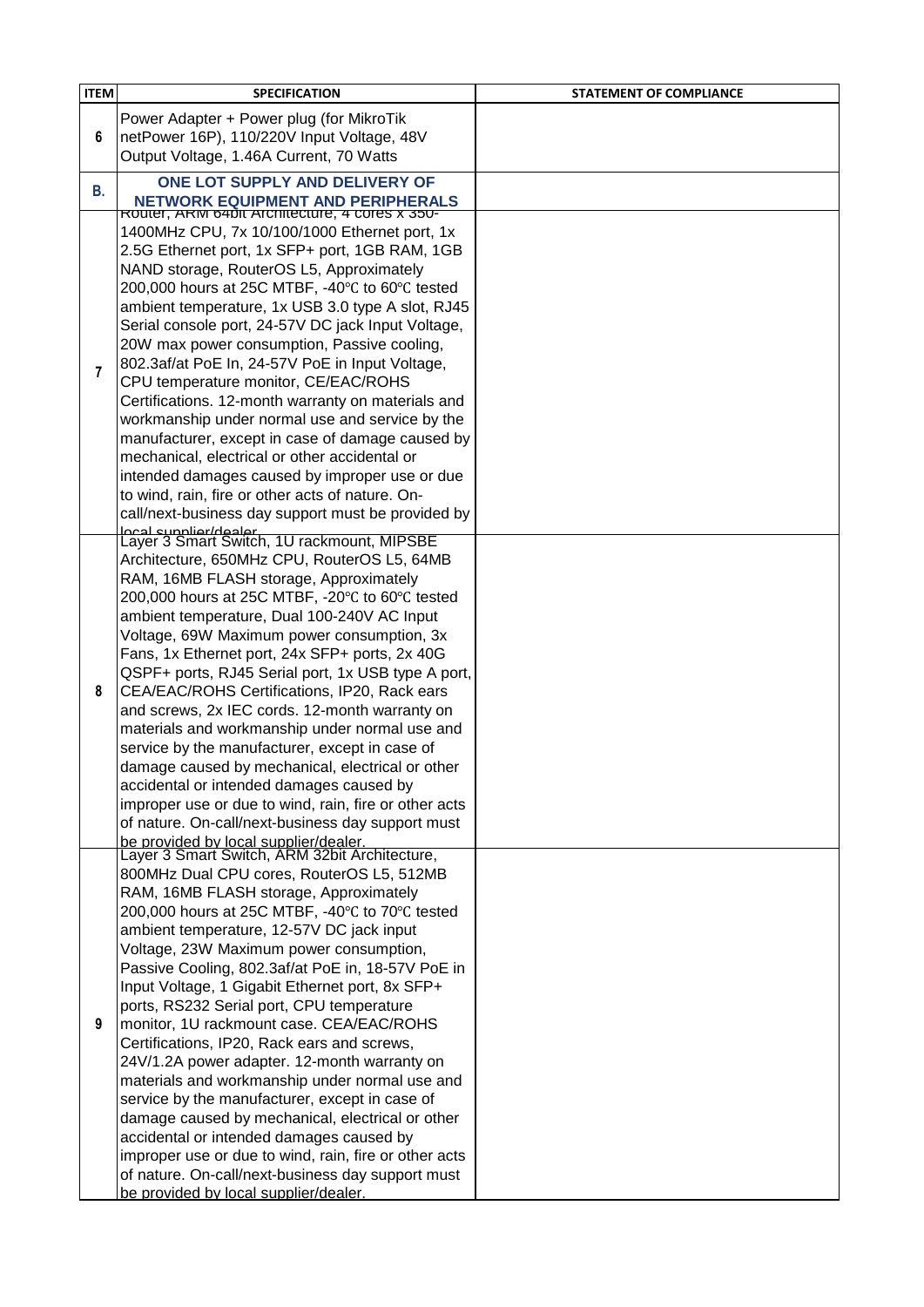| <b>ITEM</b> | <b>SPECIFICATION</b>                                                                                | <b>STATEMENT OF COMPLIANCE</b> |
|-------------|-----------------------------------------------------------------------------------------------------|--------------------------------|
|             | Layer 3 Smart Switch, ARM 32bit Architecture,                                                       |                                |
|             | 800MHz CPU core, RouterOS L5, 512MB RAM,                                                            |                                |
|             | 16MB FLASH storage, Approximately 200,000                                                           |                                |
|             | hours at 25C MTBF, -40°C to 70°C tested ambient                                                     |                                |
|             | temperature, Dual 12-57V DC jack input Voltage,                                                     |                                |
|             | 18W Maximum power consumption, Passive                                                              |                                |
|             | Cooling, 802.3af/at PoE in, 12-57V PoE in Input                                                     |                                |
|             | Voltage, 1 Gigabit Ethernet port, 4x SFP+ ports,                                                    |                                |
| 10          | CPU temperature monitor, CEA/EAC/ROHS                                                               |                                |
|             | Certifications, IP20, 24V/0.8A power adapter. 12-                                                   |                                |
|             | month warranty on materials and workmanship                                                         |                                |
|             | under normal use and service by the manufacturer,                                                   |                                |
|             | except in case of damage caused by mechanical,                                                      |                                |
|             | electrical or other accidental or intended damages                                                  |                                |
|             | caused by improper use or due to wind, rain, fire or                                                |                                |
|             | other acts of nature. On-call/next-business day                                                     |                                |
|             | support must be provided by local supplier/dealer.                                                  |                                |
|             | Layer 3 Smart Switch, MIPSBE Architecture,                                                          |                                |
|             | 650MHz CPU core, RouterOS L5, 64MB RAM,                                                             |                                |
|             | 16MB FLASH storage, Approximately 200,000                                                           |                                |
|             | hours at 25C MTBF, -20°C to 60°C tested ambient                                                     |                                |
|             | temperature, Dual 100-240 AC inputs, 60W                                                            |                                |
|             | Maximum power consumption, 3x Fans, 1x                                                              |                                |
|             | Ethernet port, 48x Gigabit Ethernet port, 4x SFP+                                                   |                                |
|             | ports, 2x 40G QSPF+ ports, 1x RJ45 Serial                                                           |                                |
|             | Console port, CPU temperature monitor, PCB                                                          |                                |
|             | temperature monitor, Voltage monitor, 1U                                                            |                                |
| 11          | rackmount case. CEA/EAC/ROHS Certifications,                                                        |                                |
|             | IP20, Rackmount ears and screws, Cable                                                              |                                |
|             | management brackets, 2x IEC cords. 12-month                                                         |                                |
|             | warranty on materials and workmanship under                                                         |                                |
|             | normal use and service by the manufacturer,                                                         |                                |
|             | except in case of damage caused by mechanical,                                                      |                                |
|             | electrical or other accidental or intended damages                                                  |                                |
|             | caused by improper use or due to wind, rain, fire or                                                |                                |
|             | other acts of nature. On-call/next-business day                                                     |                                |
|             | support must be provided by local supplier/dealer.<br>Layer 3 Smart Switch, ARM 32bit Architecture, |                                |
|             | 800MHz CPU core, RouterOS L5, 512MB RAM,                                                            |                                |
|             | 16MB FLASH storage, Approximately 200,000                                                           |                                |
|             | hours at 25C MTBF, -20°C to 60°C tested ambient                                                     |                                |
|             | temperature, 100-240V AC Input Voltage, 494W                                                        |                                |
|             | Maximum power consumption, 2x Fans, 802.3af/at                                                      |                                |
|             | Ether1-Ether24, 10000mA Max out per port output,                                                    |                                |
|             | 20A Max total output, 24x Gigabit Ethernet ports,                                                   |                                |
|             | 4x SFP+ ports, RJ45 Serial Console port, CPU                                                        |                                |
| 12.         | temperature monitor, PCB temperature monitor,                                                       |                                |
|             | Mode button, 1U rackmount case. CEA/EAC/ROHS                                                        |                                |
|             | Certifications, IP00, Rack ears and screws, IEC                                                     |                                |
|             | cord. 12-month warranty on materials and                                                            |                                |
|             | workmanship under normal use and service by the                                                     |                                |
|             | manufacturer, except in case of damage caused by                                                    |                                |
|             | mechanical, electrical or other accidental or                                                       |                                |
|             | intended damages caused by improper use or due                                                      |                                |
|             | to wind, rain, fire or other acts of nature. On-                                                    |                                |
|             | call/next-business day support must be provided by                                                  |                                |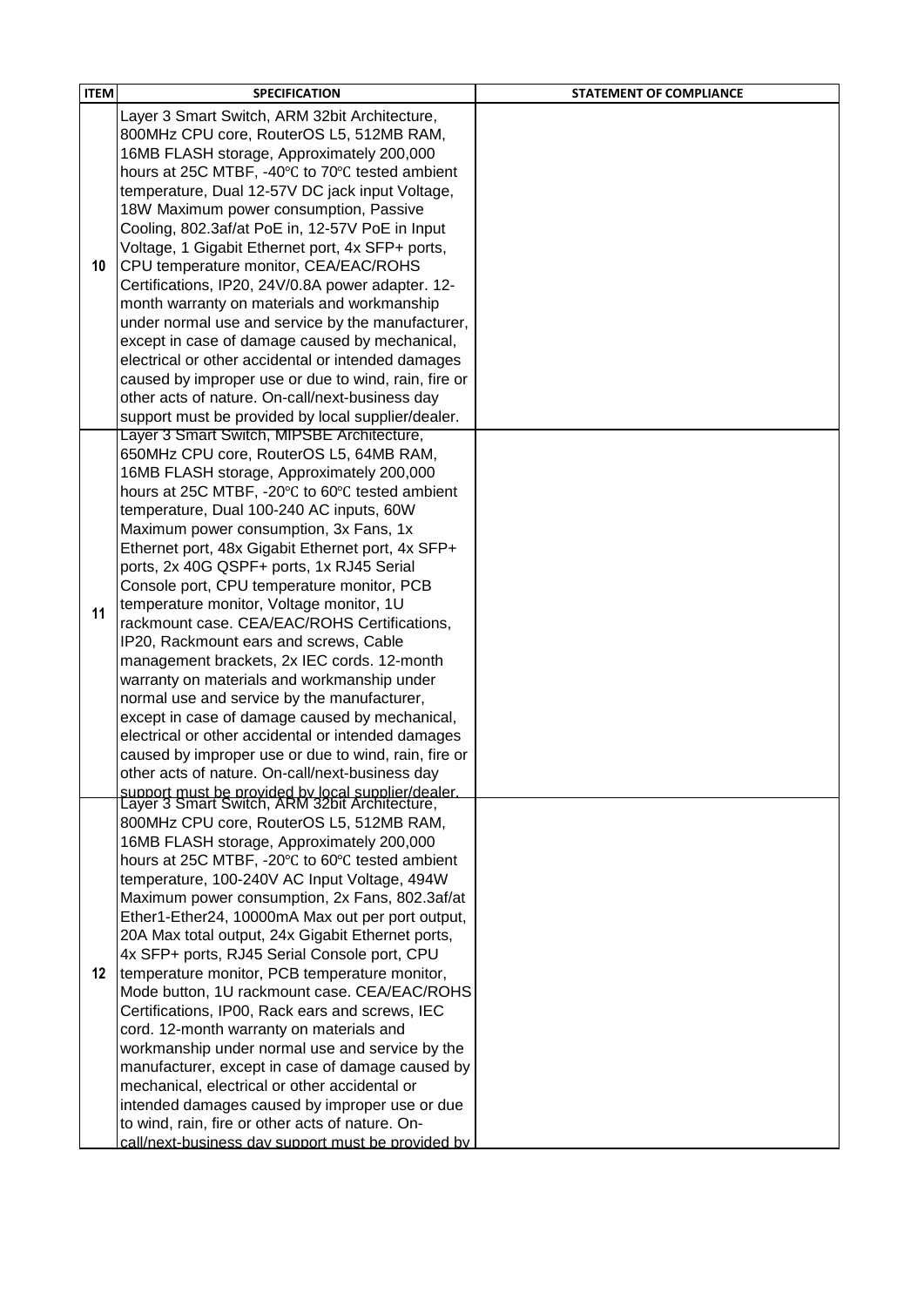| <b>ITEM</b> | <b>SPECIFICATION</b>                                                                              | <b>STATEMENT OF COMPLIANCE</b> |
|-------------|---------------------------------------------------------------------------------------------------|--------------------------------|
|             | Layer 3 Smart Switch, ARM 32bit Architecture,                                                     |                                |
|             | 800MHz CPU core, RouterOS L5, 256MB RAM,                                                          |                                |
|             | 16MB FLASH storage, Approximately 200,000                                                         |                                |
|             | hours at 25C MTBF, -40°C to 70°C tested ambient                                                   |                                |
|             | temperature, Dual 18-30V/48-57V DC jack Input                                                     |                                |
|             | Voltage, 316W Maximum power consumption,                                                          |                                |
|             | Passive Cooling, 802.3af/at Ether1-Ether16, 1.1A                                                  |                                |
|             | Max out per port output, 16x Gigabit Ethernet ports,                                              |                                |
|             | 2x SFP+ ports, CPU temperature monitor, Voltage                                                   |                                |
| 13          | monitor, CEA/EAC/ROHS Certifications, IP54, 2x                                                    |                                |
|             | Hose clamp, Fastening kit, 2x DC to Terminal block                                                |                                |
|             | adapter. 12-month warranty on materials and                                                       |                                |
|             | workmanship under normal use and service by the                                                   |                                |
|             | manufacturer, except in case of damage caused by                                                  |                                |
|             | mechanical, electrical or other accidental or                                                     |                                |
|             | intended damages caused by improper use or due                                                    |                                |
|             | to wind, rain, fire or other acts of nature. On-                                                  |                                |
|             | call/next-business day support must be provided by                                                |                                |
|             | local supplier/dealer.                                                                            |                                |
|             | Layer 3 Smart Switch, ARM 32bit Architecture,                                                     |                                |
|             | 800MHz CPU core, RouterOS L5, 512MB RAM,                                                          |                                |
|             | 16MB FLASH storage, Approximately 200,000                                                         |                                |
|             | hours at 25C MTBF, -40°C to 60°C tested ambient                                                   |                                |
|             | temperature, 10-30V DC jack Input Voltage, 24W                                                    |                                |
|             | Maximum power consumption, Passive Cooling, 10-                                                   |                                |
|             | 30V Passive PoE Input Voltage, 24x Gigabit                                                        |                                |
|             | Ethernet ports, 2x SFP+ ports, RJ45 Serial port,                                                  |                                |
| 14          | CEA/EAC/ROHS Certifications, Rack ears and                                                        |                                |
|             | screws, 24V/1.2A power adapter. 12-month                                                          |                                |
|             | warranty on materials and workmanship under                                                       |                                |
|             | normal use and service by the manufacturer,                                                       |                                |
|             | except in case of damage caused by mechanical,                                                    |                                |
|             | electrical or other accidental or intended damages                                                |                                |
|             | caused by improper use or due to wind, rain, fire or                                              |                                |
|             | other acts of nature. On-call/next-business day                                                   |                                |
|             | support must be provided by local supplier/dealer.                                                |                                |
|             | Wireless Connection Kit, 2Gbit/s Wireless 60GHz                                                   |                                |
|             | aggregate link with a 5GHz failover, 1 pair, ARM                                                  |                                |
|             | 32bit Architecture, Quad-core 716MHz CPU,                                                         |                                |
|             | RouterOS L3, 256MB RAM, 16MB FLASH storage,                                                       |                                |
|             | 40°C to 70°C tested ambient temperature, PoE-IN                                                   |                                |
|             | DC Input, 9W Maximum power consumption,                                                           |                                |
|             | Passive Cooling, 1x 802.3af/at PoE in Input                                                       |                                |
|             | Voltage, 1x Gigabit Ethernet port, 433 Mbit/s                                                     |                                |
|             | Wireless 5GHz Max data rate, 802.11a/n/ac,                                                        |                                |
|             | 11.5dBi Antenna gain for 5GHz, Wi-Fi 5 Wireless                                                   |                                |
| 15          | 5GHz generation, AES encrypted wireless                                                           |                                |
|             | connection, IP54, CE/FCC/IC/EAC/ROHS                                                              |                                |
|             | Certifications, pole-mounting kit, 24V/0.8A power                                                 |                                |
|             | adapter, Gigabit PoE injector. 12-month warranty<br>on materials and workmanship under normal use |                                |
|             | and service by the manufacturer, except in case of                                                |                                |
|             | damage caused by mechanical, electrical or other                                                  |                                |
|             | accidental or intended damages caused by                                                          |                                |
|             | improper use or due to wind, rain, fire or other acts                                             |                                |
|             | of nature. On-call/next-business day support must                                                 |                                |
|             | be provided by local supplier/dealer.                                                             |                                |
|             | XXXXXXXXXXXXXXXXXXXXXXXXXXXXXXX                                                                   |                                |